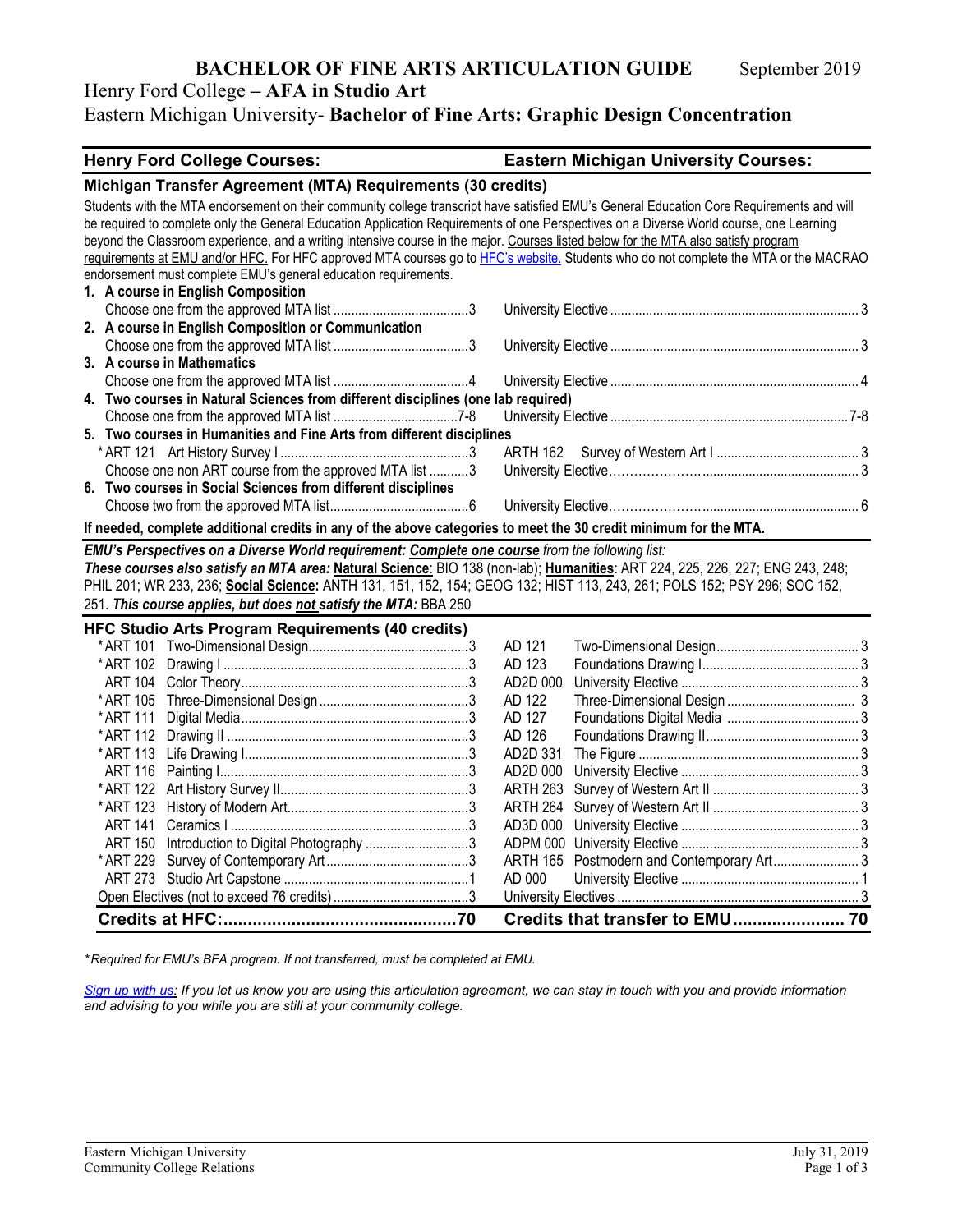# **BACHELOR OF FINE ARTS ARTICULATION GUIDE** September 2019

Henry Ford College **– AFA in Studio Art**

Eastern Michigan University- **Bachelor of Fine Arts: Graphic Design Concentration**

#### **Completion of the BFA: Graphic Design Concentration**

*A minimum grade of "C" is required in all Graphic Design courses and students must pass mid-program portfolio review prior to ADGD 401.*

|                         | <b>Major Requirements</b>                                                                                                                                        | (54 credits) |
|-------------------------|------------------------------------------------------------------------------------------------------------------------------------------------------------------|--------------|
|                         | <b>Foundational Requirements (3 credits)</b>                                                                                                                     |              |
| Art History (6 credits) | ARTH 161 Survey of Non-Western Art3<br>ARTH 474 or ARTH 300 level or higher3                                                                                     |              |
|                         | <b>Capstone Seminar (3 credits)</b>                                                                                                                              |              |
|                         | <b>Graphic Design Concentration</b><br><b>Graphic Design Core (15 credits)</b><br>ADGD 301 Introduction to Graphic Design3                                       |              |
|                         |                                                                                                                                                                  |              |
|                         | ADGD 323 Experimental Typography3<br>ADGD 324 Design Systems and Series3                                                                                         |              |
|                         | <b>Graphic Design Restricted Electives (9 credits)</b><br>Select from any ADGD course at the 200 level or above9<br><b>General Studio Electives (12 credits)</b> |              |
|                         | Studio electives at 200 level or higher in any media 12<br><b>Capstone Studio (6 credits)</b>                                                                    |              |
|                         |                                                                                                                                                                  |              |
|                         |                                                                                                                                                                  |              |

1. AD 300W Studio Concepts has the following prerequisites: AD 121, AD 122, AD 123 and the following may be taken concurrently: AD 127, ARTH 165. 2. ADGD 301 Introduction to Graphic Design is the prerequisite for ADGD 321, 322, 323 and 324. 3. Students must pass mid-program portfolio review prior to ADGD 401 Advanced Graphic Design Studio I

## **LBC Requirement (0-3 credits)**

Students must complete one Learning Beyond the Classroom course or noncredit experience offered by EMU. Consult your advisor for options.

Sample Sequences for completing the program: **See footnotes (1, 2 and 3) for prerequisites.**

| <b>Fall Semester</b>                                  | $(15 \text{ credits})$ |
|-------------------------------------------------------|------------------------|
|                                                       |                        |
| ADGD 301 Introduction to Graphic Design 3             |                        |
| Choose two General Studio Elective from any 200 level |                        |
| or higher in any media. AD2D, AD3D, ADPM, ADGD6       |                        |
| <b>Winter Semester</b>                                | $(12 \text{ credits})$ |
|                                                       |                        |
| One of the following GD Media courses 3               |                        |
| ADGD 321 Typographic Systems                          |                        |
| ADGD 322 Image Making                                 |                        |
| ADGD 323 Experimental Typography                      |                        |
| ADGD 324 Design Systems and Series                    |                        |
| One GD restricted electives: any ADGD course at 200   |                        |
| Choose one General Studio Elective from any 200 level |                        |
| or higher in any media. AD2D, AD3D, ADPM, ADGD3       |                        |

| <b>Fall Semester</b>                                | $(15 \text{ credits})$ |
|-----------------------------------------------------|------------------------|
|                                                     |                        |
| ADGD 321 Typographic Systems                        |                        |
| ADGD 322 Image Making                               |                        |
| ADGD 323 Experimental Typography                    |                        |
| ADGD 324 Design Systems and Series                  |                        |
| Two GD restricted electives: any ADGD course at 200 |                        |
|                                                     |                        |
| ADGD 401 Advanced Graphic Design Studio I  3        |                        |
|                                                     |                        |

| Winter Semester                    | $(12 \text{ credits})$ |
|------------------------------------|------------------------|
|                                    |                        |
| ADGD 321 Typographic Systems       |                        |
| ADGD 322 Image Making              |                        |
| ADGD 323 Experimental Typography   |                        |
| ADGD 324 Design Systems and Series |                        |
|                                    |                        |
|                                    |                        |